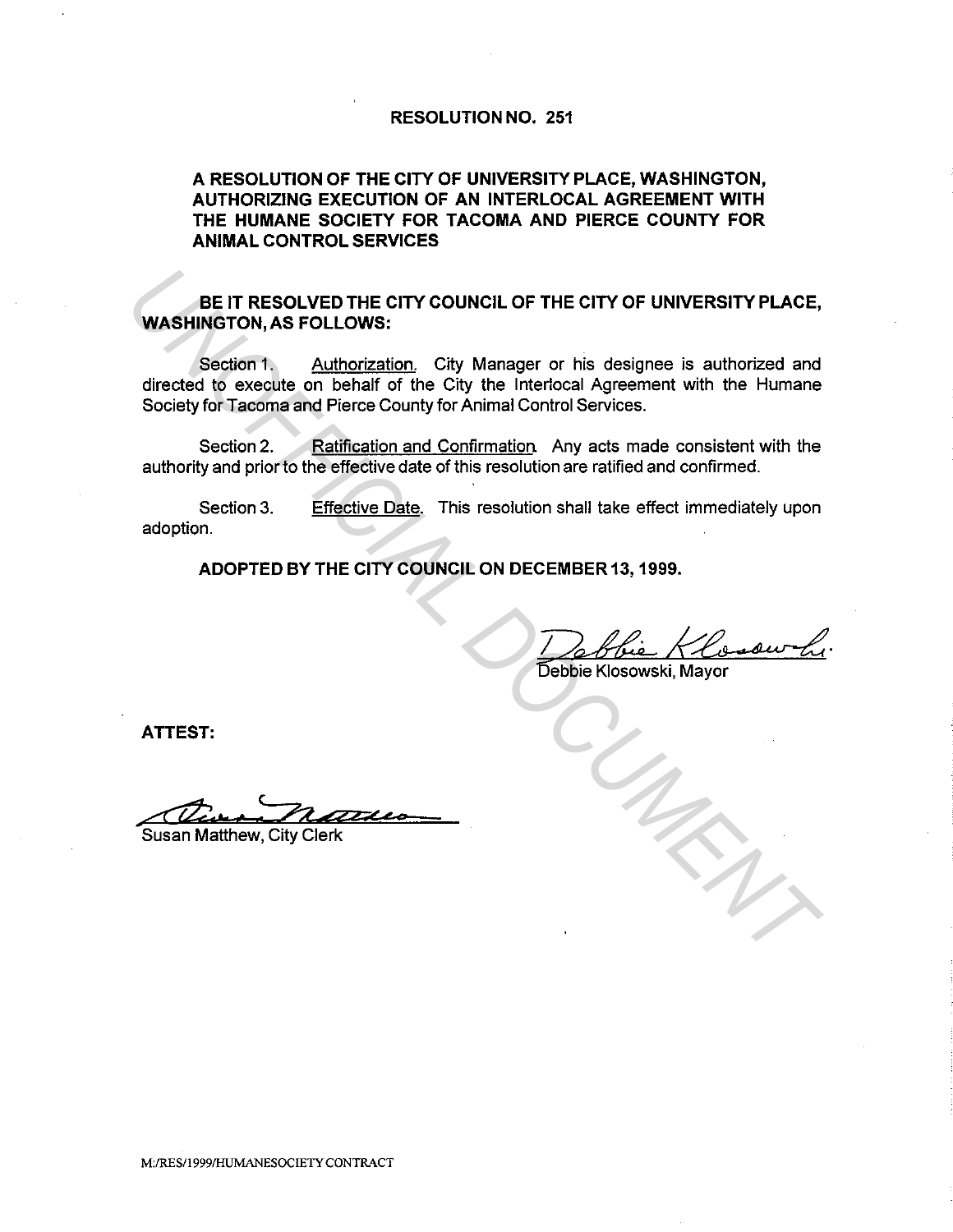## **DRAFT**

## CONTRACT FOR SERVICES

The parties to this contract are University Place, a political subdivision of the State of Washington, hereinafter referred to as "University Place" and THE HUMANE SOCIETY FOR TACOMA AND PIERCE COUNTY, a non-profit corporation formed and operating pursuant to RCW 16.52.020, hereinafter referred to as the "Society." The terms of this contract shall cover the period from January 1, 2000 through December 31, 2000. **State of Washington, hereinafter referred to as "University Place" and THE HUMANISOCIETY FOR TACOMA AND PIERCE COUNTY, a non-profit corporation formed an operating pursuant to RCW 16.52.020, hereinafter referred to as the** 

WHEREAS, the Society presently offers to residents of the City of University Place a full time staff, consisting of field services, animal care, office and veterinary services staff, and an executive director responsible for the overall operation of the Society, both to the Board of Directors of the Society and to the governmental agency served by the Society; and

WHEREAS, the Society has been designated as the enforcement agency under University Place's Municipal Code as it pertains to licensing, inspection, reporting and administration of commercial kennels or catteries, hobby kennels, grooming parlors and pat shops; and,

WHEREAS, the Society presently sells all dog and cat licenses within University Place under the existing laws; and

WHEREAS, the Society assumes considerable medical expense for injured or sick domestic animals coming under the care of the Society; pays utility expense necessitated by the Society in the operation of Its shelter; pays expenses incurred

Contract· 1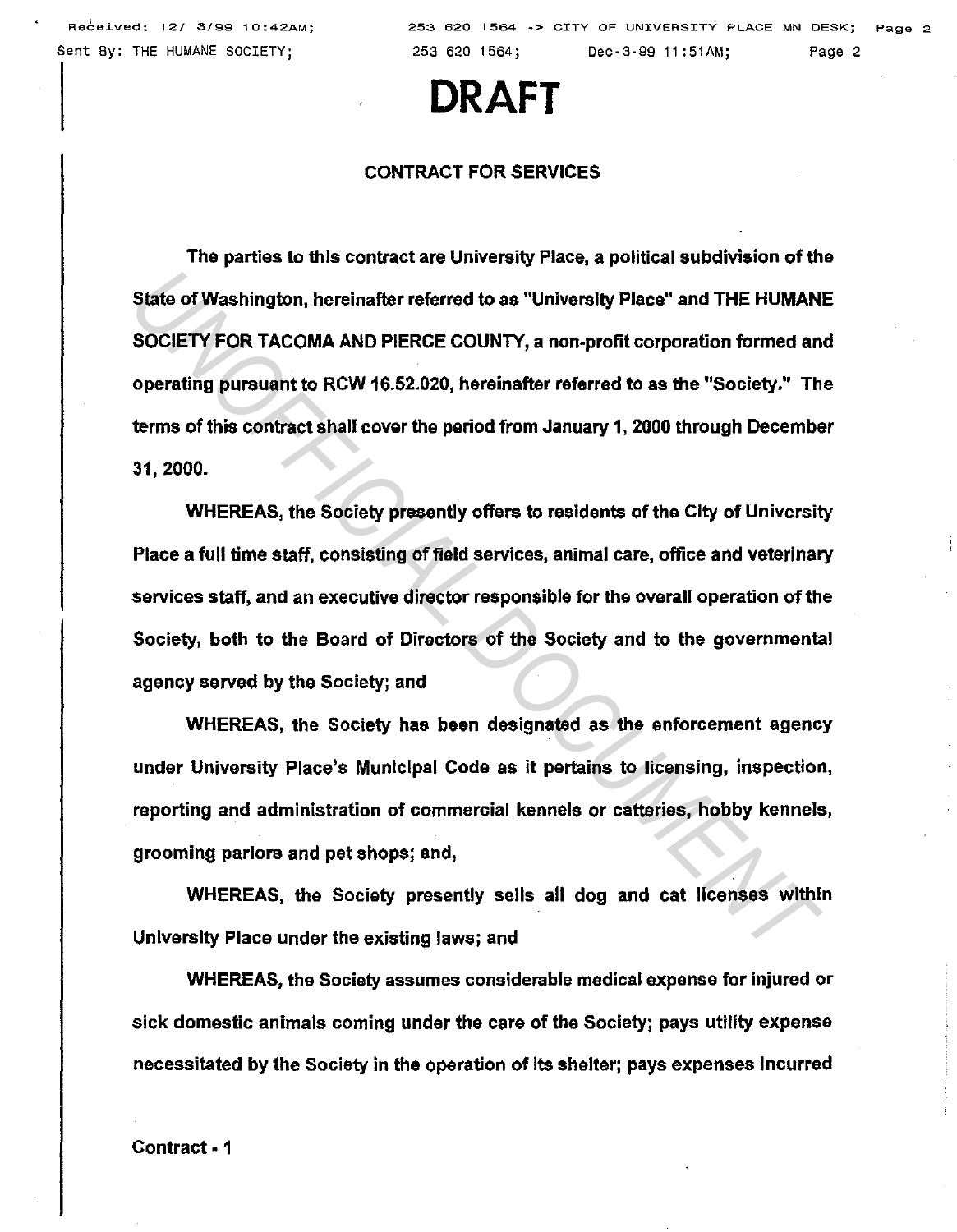!

as the result of the Society's use of Its equipment for humane disposal of domestic animals, the removal of deceased domestic animals and of the crematory facilities; maintains the shelter facilities and its present fleet of vehicles; assumes and pays insurance premiums covering liability, fire, and malicious practices; purchases and provides animal food, disinfectant, cleaning and other supplies necessary for the operation of the Society; provides newspaper and telephone listings for the Society; provides an education and Information program on pet care and responsibilities to the youth of University Place; and provides volunteer programs to benefit the pets and residents of University Place;

NOW, THEREFORE, the Society, in consideration of University Place's promises, AGREES AND PROMISES:

(1) to furnish and maintain a suitable shelter for the handling of stray, impounded and unwanted domestic animals turned over to the Society by University Place residents. Such facility shall include cat kennels and dog kennels, as well as facilities for the humane disposal of sick and injured domestic animals. Impounded animals, awaiting disposition by the courts will be held for up to 15 days without additional charge. After 15 days, board will be charged to University Place *at* the rate of \$6 per day for a dog and \$4 per day for a cat. Insurance promiums covering liability, fire, and malicious practices; purchases at<br>provides animal food, disinfectant, cleaning and other supplies necessary for the<br>peration of the Society; provides newspaper and telephone

(2) to keep the shelter staffed and open for the purposes of receiving domestic animals and allowing such animals to be redeemed during regular business hours Monday through Saturday, and with emergency service seven days a week except from 11 :00 p.m. to 7:00 a.m.

Contract-2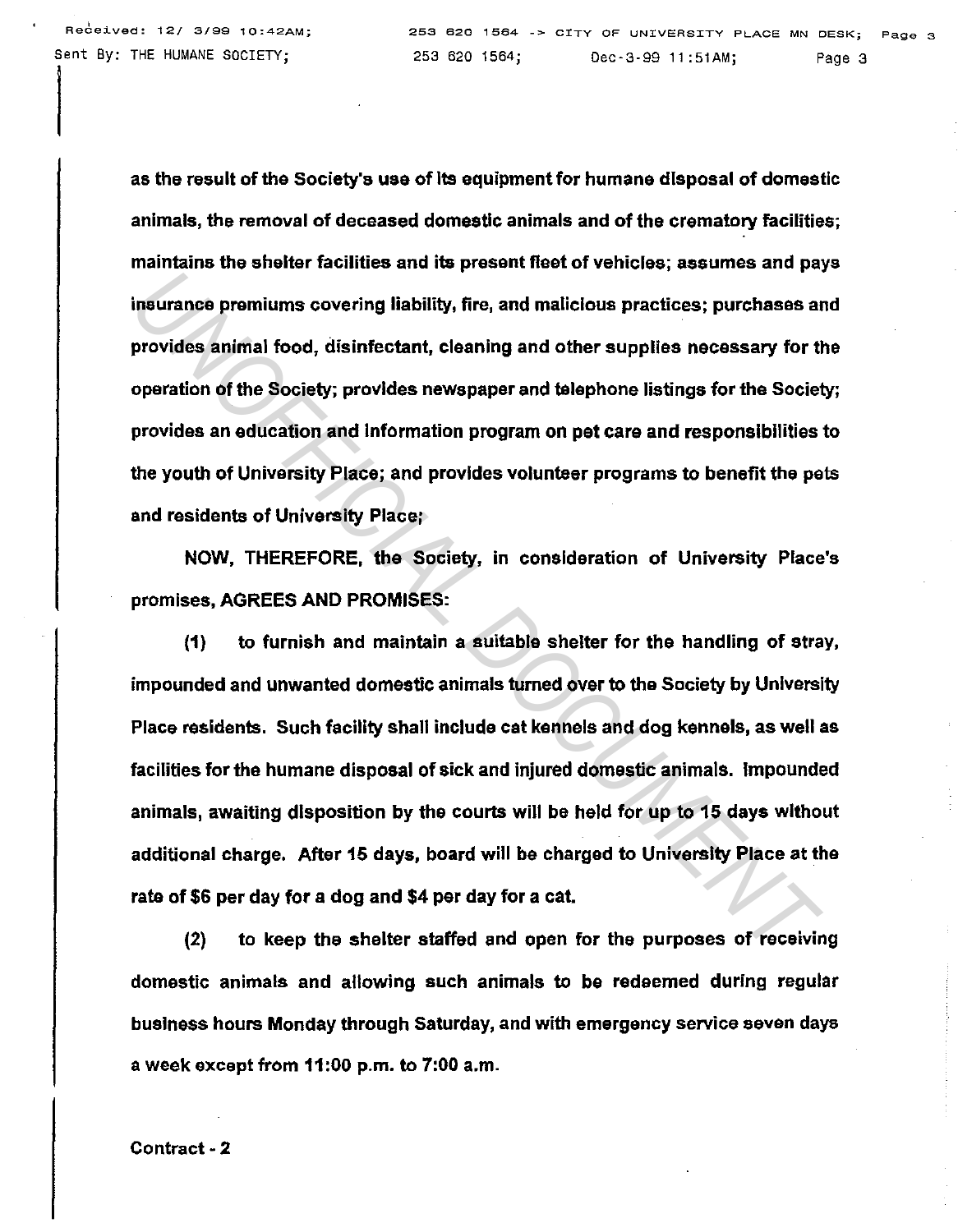I

(3) to maintain telephone service for the purposes of receiving complaints and requests for service;

(4) to enforce State laws prohibiting cruelty to animals and University Place ordinances pertaining to the control and licensing of domestic animals and facilities regulated under the Municipal Code of University Place and to investigate alleged complaints, testify and provide expert witnesses in subsequent trials; provided, further, that should the legislatlve body of University Place request additional animal services to be provided by the Society, such services shall be compensated by University Place to the Society at the rate of \$85/hour for each humane officer required. Further, that the Society hereby notifies the City that the enforcement of leash law violation and roaming anlmals is hereby discontinued within the City of University Place during 2000, or until such time as appropriate compensation and written agreement for resumption of these services can be concluded; ordinances pertaining to the control and licensing of domestic animals and facilities<br>regulated under the Municipal Code of University Place and to investigate allege<br>complaints, testify and provide expert witnesses in sub

(5) to maintain the present fleet of vehicles to be used for the enforcement of the laws of the State of Washington; and the ordinances of University Place as they pertain to domestic animals.

(6) to employ regular, full time field staff, who shall enforce Washington State laws prohibiting cruelty to animals and University Place ordinances pertaining to control and licensing of animals and facilities regulated by the University Place Code by investigating complaints, impounding domestic animals, securing evidence of suspected violations, preparing written reports of suspected violations, and furnishing on request such reports to the appropriate University Place offlclals. The

Contract -3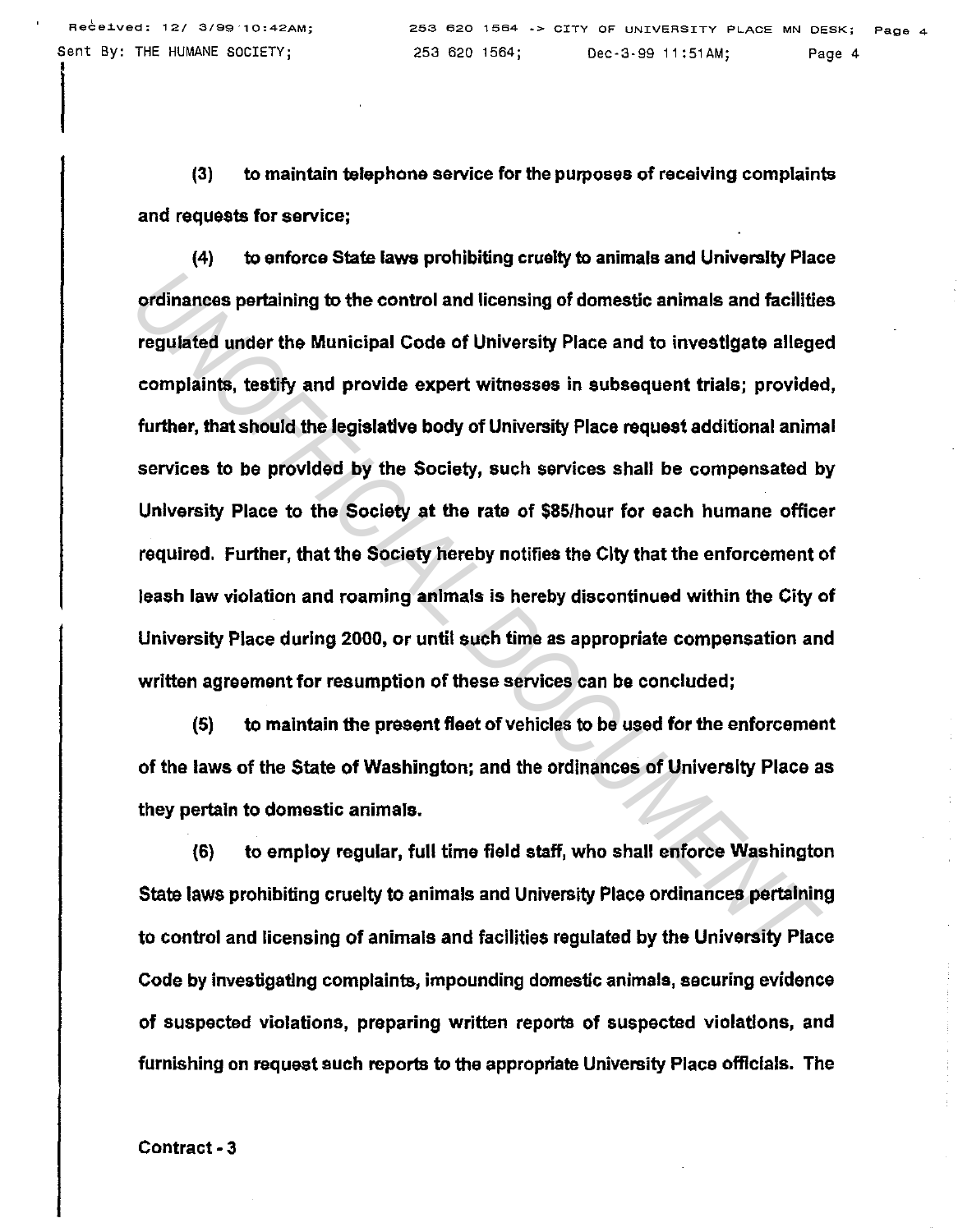Society shall provide the necessary staff hours toward fulfilling the obligations of  $dR$  Filis Below this contract. If the required level of service exceeds, the 1999 levels, the City of University Place and The Humane Society will renegotiate the contract as of July 3, writed where to persecute the wost by 61 Veal No Later than 2000. Renegotiation will begin prior to September 1, 2000.  $w_i$ , the clubber of  $e^{i\theta}$  of  $e^{i\theta}$  and  $e^{i\theta}$  and  $e^{i\theta}$  and  $e^{i\theta}$  and  $e^{i\theta}$  and  $e^{i\theta}$ The officers employed and all other persons employed by the Society to

perform its obligations under this contract shall be employees of the Society, but not of University Place;

(7) to issue dog and cat licenses and collect the appropriate license fees throughout University Place, to include canvassing of University Place utilizing temporary and regular employees, hired by the Society, and authorized by University Place to canvass residents for this purpose; *UNOFFICIAL* 2 *N*(*U<sub>NO</sub> CHVA) N*(*U-HZ*) *N*(*U-HZ*) *N*(*U-HZ*) *N*(*U-HZ*) *N*(*U-HZ*) *N*(*U-HZ*) *N*(*U-HZ*) *N*(*U-HZ*) *N*(*U-HZ*) *N*(*U-HZ*) *N*) *D UNAP D UNAP D UNOFFICIAL BUT <i>UNAPPARTIA Durin* 

(8) to keep computer records of all dog and cat license receipts issued in University Place;

(9) to inspect commercial kennels or catteries, as defined in the Municipal Code, and to collect kennel license fees and to issue certificates of licenses, and to inspect and report to University Place upon request, for new kennel applications;

(10) to maintain complete records of licenses issued, fees collected, animals received, animals disposed of, kennel Inspections, complaints received, and investigations conducted. The Society agrees to make records of investigations conducted available for University Place's inspection at reasonable times, and to furnish reports of the Society's activities to University Place, and to provide, within reason, such other data as University Place requests;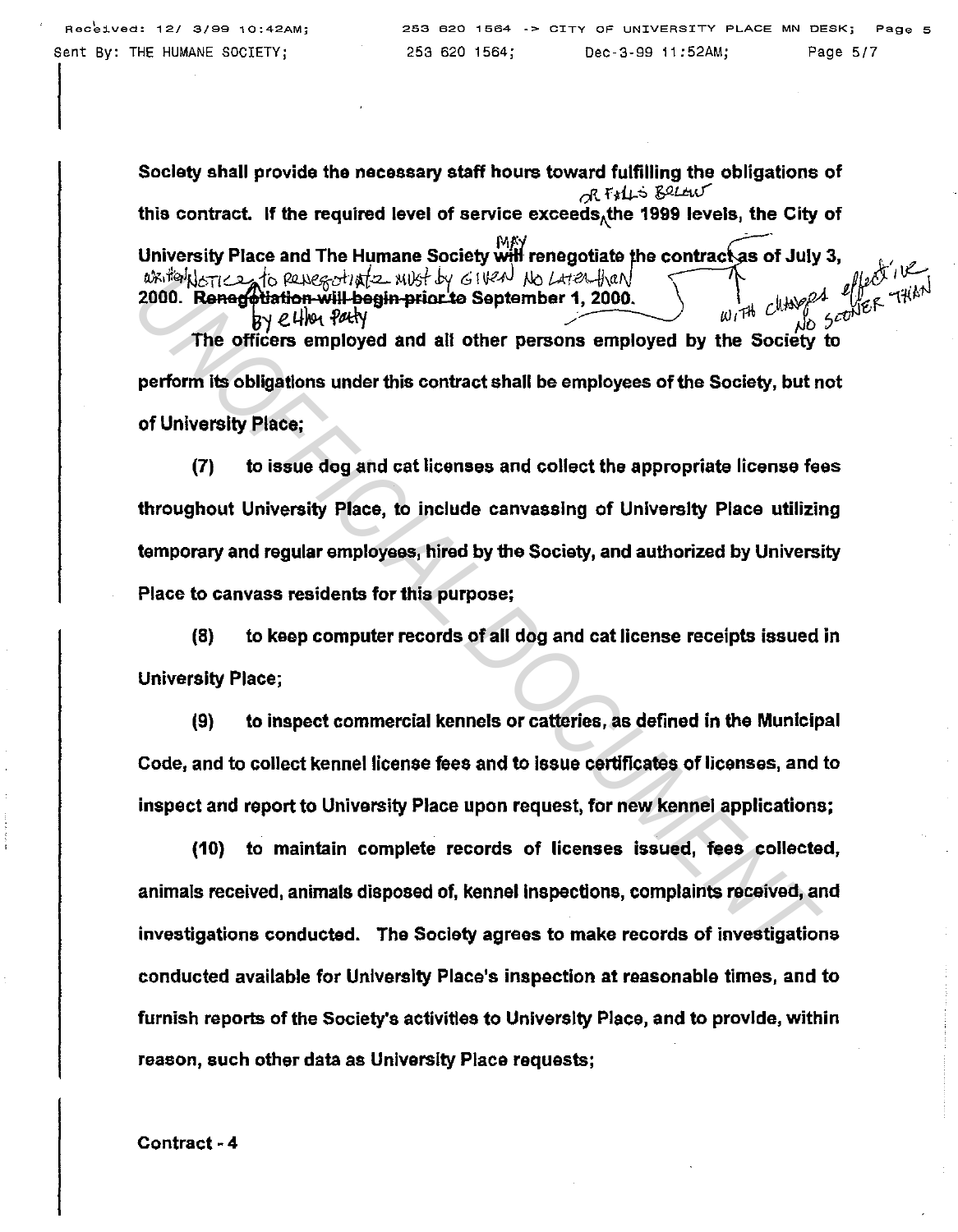(11) to procure and maintain comprehensive general liability insurance, comprehensive automobile liability insurance, professional liability insurance, with  $\frac{1}{2}$  or  $\frac{1}{2}$   $\frac{1}{2}$   $\frac{1}{2}$   $\frac{1}{2}$   $\frac{1}{2}$   $\frac{1}{2}$   $\frac{1}{2}$   $\frac{1}{2}$   $\frac{1}{2}$   $\frac{1}{2}$   $\frac{1}{2}$   $\frac{1}{2}$   $\frac$ limits not less than \$500,000,00 (\$500,000,00 bodily and personal injury and property damage insurance.)

(12) University Place Is to be named as an additional insured as respects this contract and such insurance as is carried by the Society is primary over any insurance carried by University Place. In the event of a non-renewal, cancellation or material change in the coverage provided, 30 days' written notice will be furnished to University Place prior to the date of non-renewal, cancellation or change. Such notice shall be sent to the University Place City Manager, 3715 Bridgeport Way West, University Place WA 98466. University Place has no obligation to report occurrences unless a claim Is flied with University Place, and University Place has no obllgatlons to pay premiums on such insurance. damage insurance.)<br>
(12) University Place is to be named as an additional insured as respect<br>
this contract and such insurance as is carried by the Society is primary over an<br>
insurance carried by University Place. In the

(13) to furnish equipment and supplies used in perfonnance of the Society's obligation arising from this contract, except equipment and supplies which University Place expressly promises to furnish.

UNIVERSITY PLACE, in consideration of the Society's promises, AGREES AND PROMISES:

(1) to permit the Society to retain all impounding and board fees, all license and late penalty fees and permit fees required under the Municipal Code of University Place, collected by the Society;